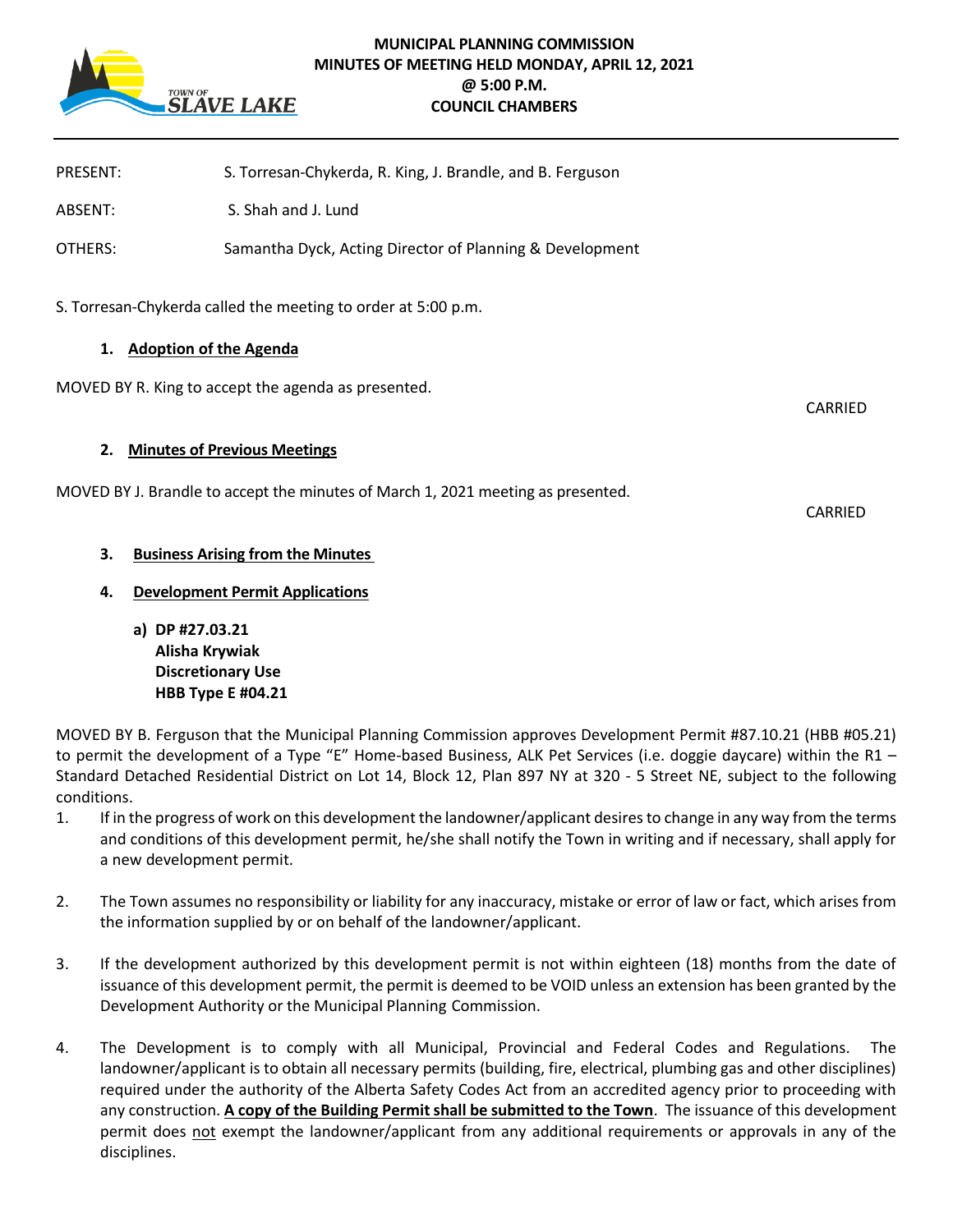# PERMIT COMPLIANCE

5. $5.$  The Landowner shall comply with the Town's Development Standards and Procedures, the Town's Policies and Procedures, the Town's municipal bylaws, the Alberta Safety Codes Act, all applicable federal and provincial legislation and any conditions of caveat, covenant, easement, or other instrument registered on title to the lands.

## PARKING

6.Only one business vehicle shall be parked on-street or off-street as <sup>a</sup> result of the home-based business.

## GENERAL

- 7. The business may be operated in the home and may be extended to an accessory residential building provided that the minimum on-site parking requirements are met. The number of non-resident employees working on-site shall not exceed two at any given time.
- 8.A home-based business shall be operated as <sup>a</sup> secondary use only to the residential use.
- 9.There should be no outside storage of materials, commodities or finished products associated with the business.
- 10.The area of the main building used for <sup>a</sup> home-based business shall not exceed 25%.
- 11. The area of an accessory building used for <sup>a</sup> Type "E" home-based business may be 100%, provided that the minimum off-street parking requirements are met.
- 12. The display or placement of signage on the premises of the home-based business will be evaluated on their merits by the Development Authority, provided that:
	- (i) the sign shall not be illuminated;
	- (ii) the sign shall be placed in <sup>a</sup> window or attached to the exterior of the residence on the street side of the residence, or at the discretion of the Municipal Planning Commission; and
	- (iii) the maximum area of the sign shall not exceed 1000 cm<sup>2</sup> (155 in<sup>2</sup>).
- 13.The sign for the home-based business shall be developed in accordance with Part 9 of the Land Use Bylaw #22-2007.
- 14. AA home-based business shall not create a nuisance factor which may be apparent outside an enclosed building and shall not create any objectionable or dangerous conditions on the parcel or adjacent parcels in terms of noise vibration, smoke, dust, odour, heat, noxious gas, glare, electrical radio and television disturbance.
- 15. A home-based business shall not generate customer traffic greater than one visitor at <sup>a</sup> time. A visitor includes clients, client groups and sale people other than the resident, even if the client visits are for pickups and deliveries. (Client groups do not include <sup>a</sup> group of individuals for class instruction).
- 16. This development shall comply with or adhere to the quiet hours as set out in the Community Standards Bylaw #37- 2007, Section 8(1) Quiet time within the Town of Slave Lake shall be between the hours of 10:00 pm and 0:700 am on weekdays and between the hours of 10:00 pm and 09:00 am on weekends and holidays.
- 17. Delivery of goods to the residence as <sup>a</sup> direct result of the home-based business by tandem trucks or semi-trailer units will not be permitted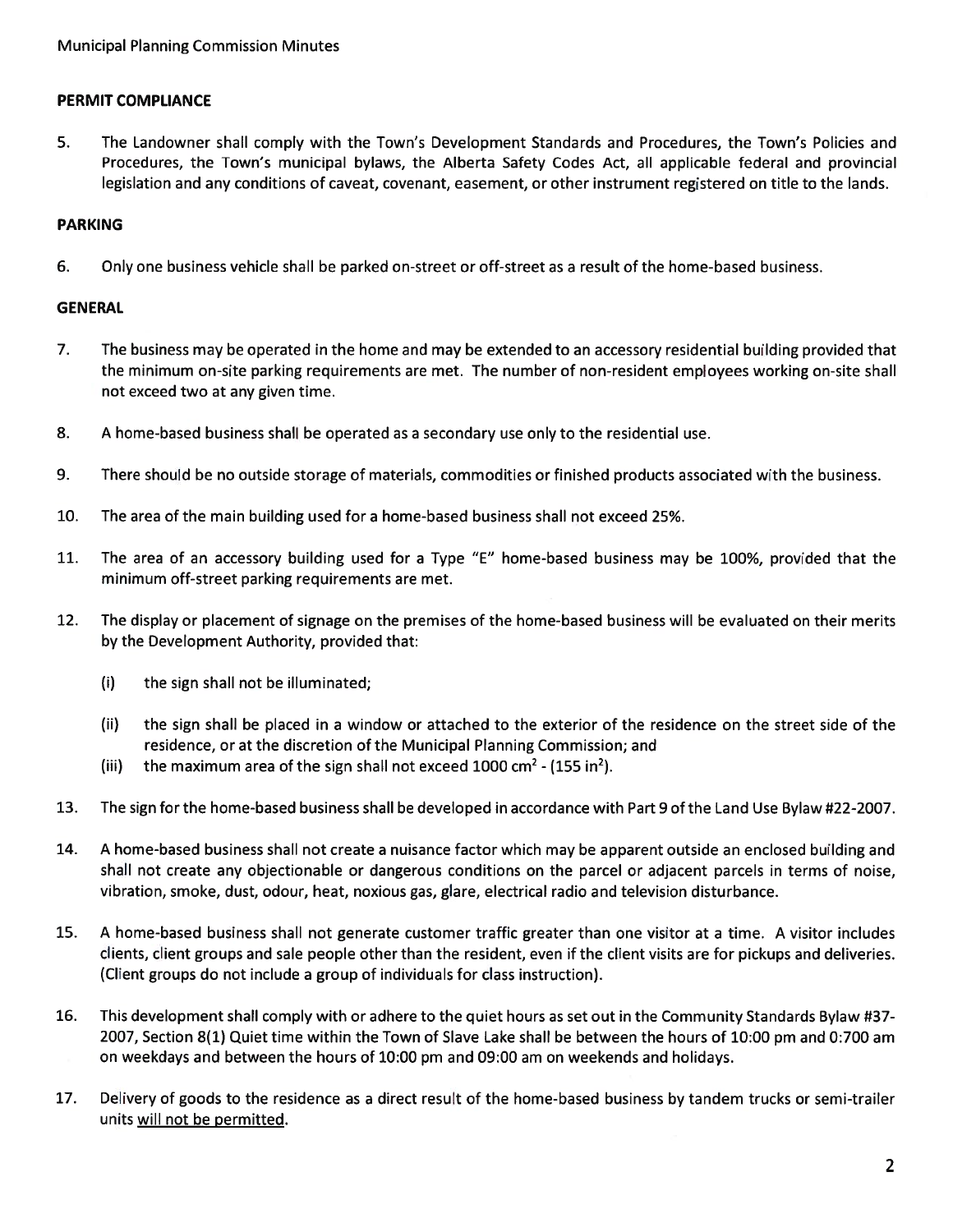- 18. All Type "E" home-based business shall be subject to review by the Municipal Planning Commission following six (6) months from the date of issuance of the development permit.
- 19. All home-based business permits may be revoked by the Development Authority if the operation of the business is deemed to be violation of the Land Use Bylaw #22-2007.
- 20. The applicant is to be properly licensed by the Town in accordance with the Business License By-Law #19-2018.

## ADDITIONAL NOTES: (not conditions of the Development Permit)

This development permit approves the Home-based Business located 320 – 5 Street NE. Should the applicant/landowner move to another location; <sup>a</sup> new Home-based Business application must be submitted and approved prior to operating the business at the new location.

Voting was 3-1 for approval; S. Torresan-Chykerda was against

CARRIED

b) DP #35.03.21 Ray Stern Homes Variance of Standards Front & Rear Yard Setbacks and Parcel Coverage

MOVED BY J. Brandle that the Municipal Planning Commission approves Development Permit #35.03.21 for the construction of <sup>a</sup> Semi-detached Dwelling which is <sup>a</sup> permitted use in the R2 — Medium Density Residential District and grants the following:

- $\bullet$   $^-$  a variance to the rear yard setback of the semi-detached dwelling from required 7.5 m to 5.3 m;
- $\bullet$   $\;$  a variance to the front yard setback of the semi-detached dwelling from the required 7.5 m to 4.43 m; and
- <sup>a</sup> variance to parcel coverage from the maximum 35% to 45.34%

on Lot 1, Block 36, Plan 5928 RS located at 300 -12 Street SE subject to the following conditions.

- 1. If in the progress of work on this development the landowner/applicant desires to change in any way from the terms and conditions of this development permit, he/she shall notify the Town in writing and submit amended drawings, and if necessary, shall apply for <sup>a</sup> new development permit.
- 2. The Town assumes no responsibility or liability for any inaccuracy, mistake or error of law or fact, which arises from the information supplied by or on behalf of the landowner/applicant.
- 3. If the development authorized by this development permit is not commenced and completed within eighteen (18) months from the date of issuance of this development permit, the permit is deemed to be VOID unless an extension has been granted by the Development Authority or the Municipal Planning Commission. It is the landowner/applicant's responsibility to advise the Town if the development will not be completed within the 18 month time frame and reques<sup>t</sup> an extension.
- 4. The Development is to comply with all Municipal, Provincial and Federal Codes and Regulations. The landowner/applicant is to obtain all necessary permits (building, fire, electrical, plumbing gas and other disciplines) required under the authority of the Alberta Safety Codes Act from an accredited agency prior to proceeding with any construction. A copy of the Building Permit shall be submitted to the Town. The issuance of this development permit does not exempt the landowner/applicant from any additional requirements or approvals in any of the disciplines.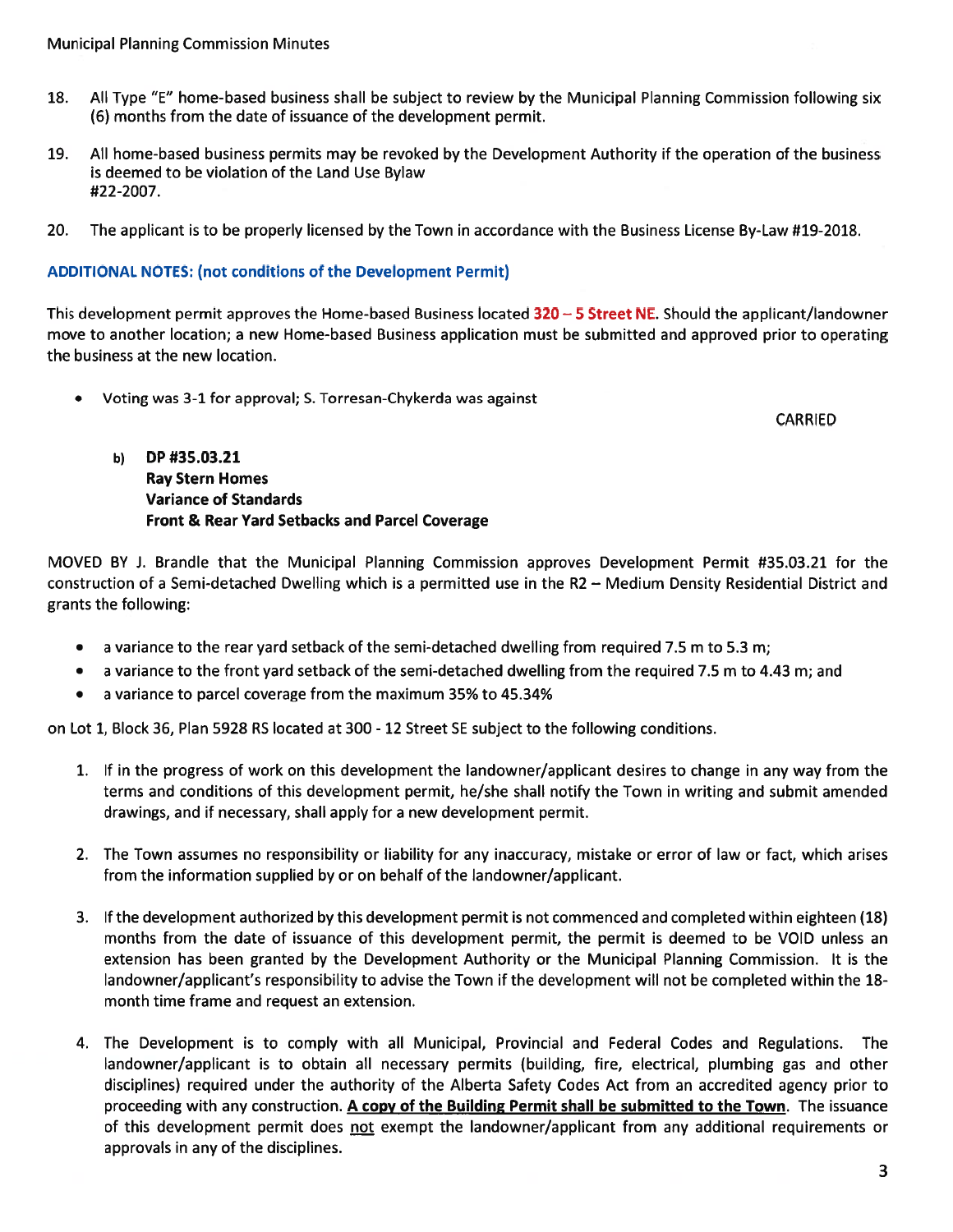5. The landowner/applicant is to provide <sup>a</sup> development deposit in the name of the Town of Slave Lake in the amount of \$3,000.00 to guarantee the performance of all obligations under this permit. This deposit will be refunded **once all conditions of the development permit have been met.** Please note that the development deposit wil be returned to the individual or company who provided it to the Town.

# PERMIT COMPLIANCE

6. The Landowner shall comply with the Town's Development Standards and Procedures, the Town's Policies and Procedures, the Town's municipal bylaws, the Alberta Safety Codes Act, all applicable federal and provincial legislation and any conditions of caveat, covenant, easement, or other instrument registered on title to the lands.

# SITE PLAN

- 7. All structures on site must conform to the submitted and approved Site Plan and must also be in accordance with the requirements of Section 70 of the Land Use Bylaw #22-2007; unless otherwise varied under the issuance of <sup>a</sup> development permit.
- 8. The Town will require <sup>a</sup> copy of an original Real Property Report (RPR), prepared by an Alberta Land Surveyor, for review when the entire development is complete. A variance fee ranging from \$500.00 to \$2,500.00, ir accordance with the prevailing Planning Fees Bylaw, will be imposed on new construction that does not comply with the requirements of the Land Use Bylaw or the Development Permit issued.

# CIVIC ADDRESS

- 9. The civic address for this property has been assigned by the Town of Slave Lake in accordance with the Street Numbering Bylaw. The civic address for this property shall be posted on <sup>a</sup> stake at the front of the property and shall remain in place until the civic address has been permanently posted on the exterior of the building. The civic address shall be posted in <sup>a</sup> location that is easily visible from the street.
- 10, The owner of the property shall maintain the Address Number in good condition and shall not allow the visibility of the address to be obscured.
- 11. The civic address for each unit of the semi-detached dwelling shall be as follows:

The north unit is 300— 12 Street SE The south unit is 302— 12 Street SE

# LOT GRADING & DRAINAGE

- 12. Lot drainage and building elevation shall be in accordance with the requirements of the prevailing Land Use Bylaw. For confirmation of grades contact the Development Authority. Lots are to be graded in accordance with the approved Subdivision Lot Grading Plan and the Town of Slave Lake's Development Standard and Procedures.
- 13. The lot shall be drained so that water is not diverted onto adjacent properties. As such, all down spouts and sump pump discharge pipes shall be directed either into the front or rear yard of your property or into <sup>a</sup> side yard where a drainage swale is present. (Please see attached Brochure.)
- 14. All elevations re: grades, inverts, etc. should be field checked and taken into consideration when setting the building grades.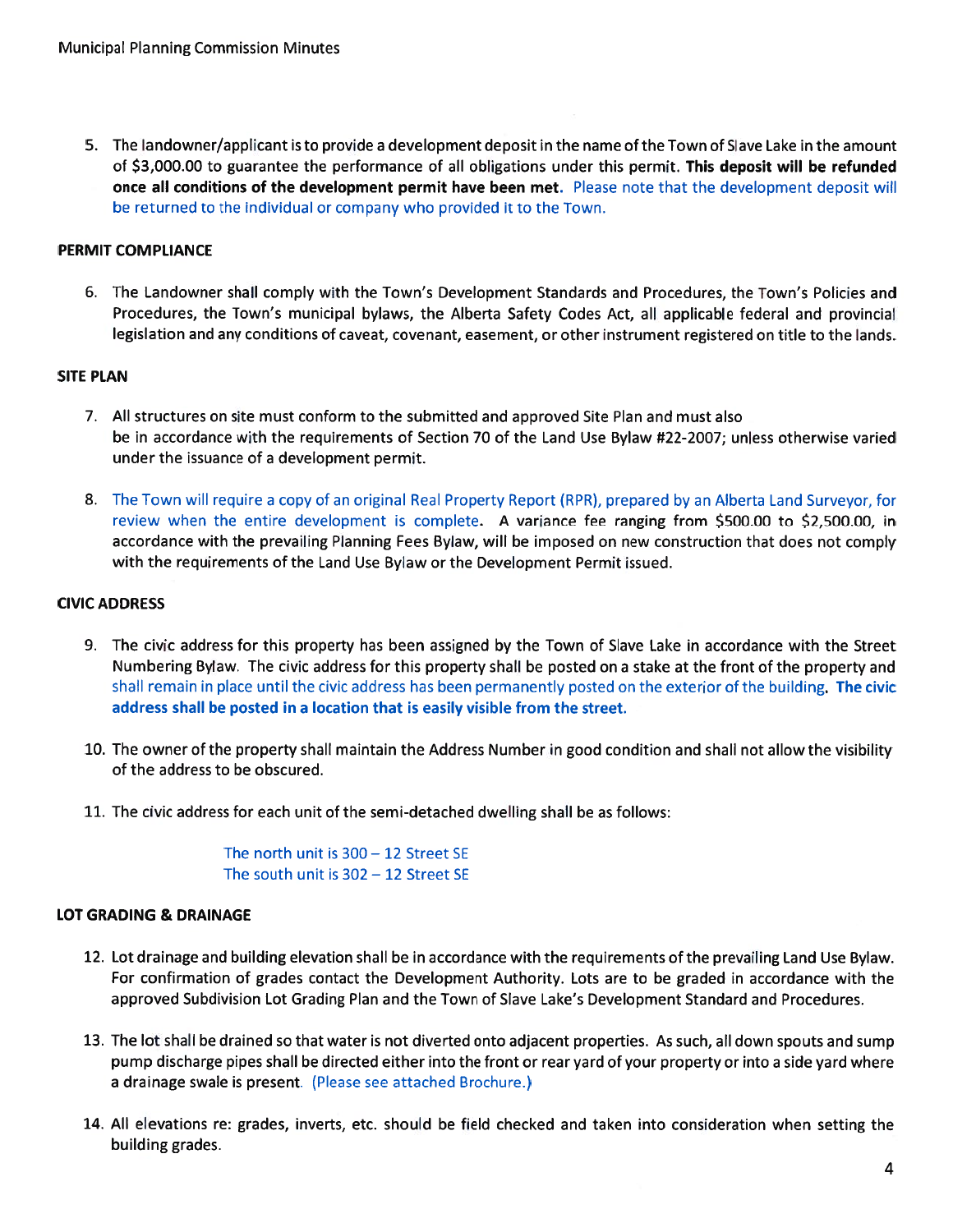- 15. The lot must be graded in accordance with the approved Lot Grading Plan. The landowner/applicant is required to submit <sup>a</sup> Lot Grading Plan prepared by an Alberta Land Surveyor or an Engineer (prepared in accordance with the Town's Development Standards and Procedures); showing propose<sup>d</sup> lot and building grades and grade percentages, prior to commencement of construction on the site. The Lot Grading Plan will illustrate how the landowner/applicant will grade the site from the foundation of the building. Where no lot grading design for the subdivision exists, it will be the responsibility of the landowner/applicant to work with an Alberta Land Surveyor to develop <sup>a</sup> Lot Grading Plan that illustrates both existing and proposed grades. The Surveyor or Engineer shall also calculate the elevation of the foundation and stake this information along with the foundation location of the new development. Once the lot grading is complete i.e. topsoil has been <sup>p</sup>laced, the landowner/applicant is to submit to the Town a Lot Grading Certificate, as prepared by an Alberta Land Surveyor or Engineer. The Lot Grading Certificate shall include proposed and as-built grades as well as grade percentages at the corners of the property and the foundation of the structure (at minimum). The Town will review the Lot Grading Certificate with the Lot Grading Plan and the Town's Development Standards and Procedures. Once satisfied that the lot grading has been completed in accordance with these Plans the Town will sign off on this requirement.
- 16. Lot Grading Certificates prepared at roug<sup>h</sup> grade or prior to the <sup>p</sup>lacement of topsoil will not be accepted by the Town. Lot Grading Certificates must be prepared after the topsoil is <sup>p</sup>laced in order for the Town to properly assess compliance with the drainage plans.
- 17. The Town will conduct two (2) Lot Grading Inspections at no charge to the landowner/applicant. All additional re inspections required over and above the first two (2) will be charged at <sup>a</sup> rate of \$125.00 per inspection. As such, the Planning Department urges you to ensure all required work with respec<sup>t</sup> to Lot Grading is completed prior to requesting an inspection.

# SITE SERVICING

- 18. Site Servicing must conform to the submitted and approved Site Servicing Plans and the Town Development Standards and Procedures.
- 19. Each unit of the Semi-Detached Dwelling must have <sup>a</sup> separate water and sanitary sewer service. The landowner/applicant is to provide <sup>a</sup> Site Servicing Plan for each unit of the dwelling as well as proo<sup>f</sup> of separate servicing in the form of <sup>p</sup>hotographs and <sup>a</sup> signed statement from the <sup>p</sup>lumber confirming that each unit has been separately serviced. At least one photograph for each unit shall provide an indication of the property's location where the services are being connected. Please be advised that even though the Town will be conducting an inspection of the servicing, it is the landowner/applicant's responsibility to provide proo<sup>f</sup> of separate servicing.
- 20. The property owner must open a utility account, for each unit of the semi-detached dwelling, prior to the purchase of the water meter.
- 21. All water and sanitary sewer tie-ins must be inspected by the Town prior to back filling the trench. Inspections will be carried out Monday to Friday between the hours of 8:00 am to 4:30 pm. <sup>A</sup> minimum of four (4) hours notice must be given to the Town prior to the inspection. Any inspections carried out outside of regular business hours or on the weekends i.e. Saturday, Sunday or Statutory and Civic Holidays, must be pre-arranged with the Utilities Department twenty-four (24) hours prior to the inspection and will be charged at <sup>a</sup> fee of \$200.00. Please be advised that any services that have not been inspected prior to closing the trench will require the trench to be re opened and the services inspected. To schedule your inspection, <sup>p</sup>lease contact the Utility Department at 780- 805-5225.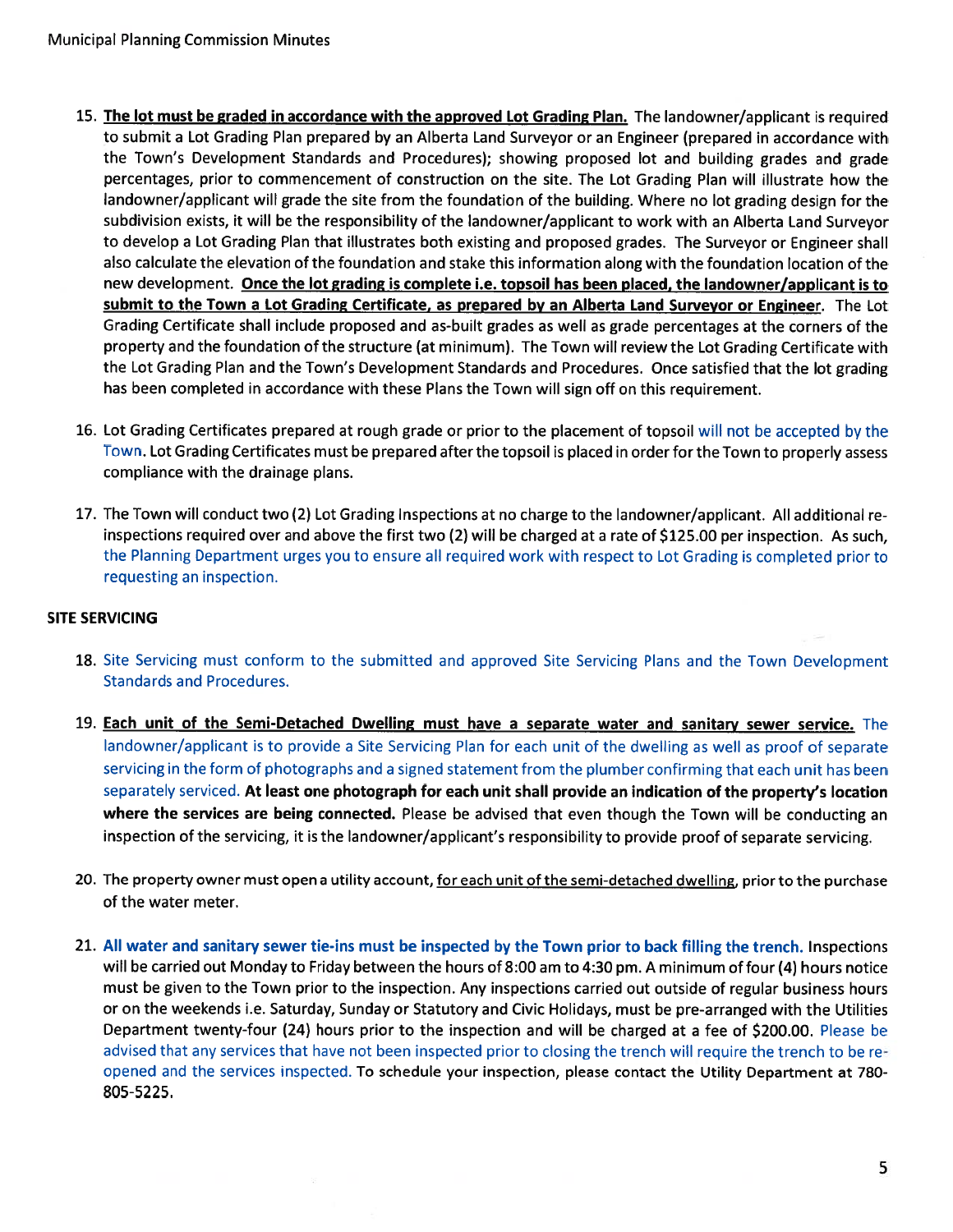- 22. All underground utility installations, water and sewer services, shall be inspected by <sup>a</sup> certified plumber. Prior to water service being turned on; the Town's Service Connection Form shall be completed and submitted to the Town Office. The property owner must open <sup>a</sup> utility account prior to the purchase of the water meter.
- 23. The landowner/applicant is to install, at their own cost, <sup>a</sup> Mastermeter 5/8" water meter with ECR register as well as a Dual Check Valve <u>for each unit of the semi-detached dwelling</u>. The meter will remain property of the Town of Slave Lake. No water services shall be turned on prior to this water meter being inspected by the Town's Utility Department.
- 24. The landowner/applicant is responsible for <sup>a</sup> camera inspection of the sanitary sewer service all the way to the Town's main sewer line. Where the replacement of the service is required as <sup>a</sup> condition of this development permit, the video must show the new replaced PVC pipe. The camera inspection shall be provided to the Town for review prior to the sale of <sup>a</sup> water meter. Please contact the Operations at the Town Office 780-849-8000 for questions or concerns regarding the camera inspection.
- 25. As directed by the Town of Slave Lake's Water and Sewer Bylaw, there shall not be <sup>a</sup> connection from the weeping tile (i.e. sump pump) to the Sanitary Sewer System.
- 26. The landowner/applicant is responsible for requesting utility locates. In the event that <sup>a</sup> development is within 30 meters of a high-pressure gas main, the landowner/applicant is responsible for obtaining <sup>a</sup> Letter of Permission from ATCO Gas. ATCO Gas will not allow any structure to be located within an easement that contains <sup>a</sup> gas line of any type
- 27. The landowner/applicant shall be responsible for any conflict that may exist between the development proposed and existing utilities and is responsible for having all underground utilities located i.e.: gas, cable television, power, telephone and sewer and water, prior to proceeding with construction.
- **28**. There shall be no public occupancy of buildings on site until such time as the required essential services have beer installed. The essential services required shall include the installation and construction of all municipal improvements, as defined in the Land Use Bylaw, and shall include but are not limited to, water, sanitary sewer, storm sewer, natural gas, electric power, approved fire protection, lot grading to achieve positive lot drainage and paving of the parking area.

# PARKING

- 29. Driveways accessing lanes shall be developed <sup>a</sup> minimum of 5.0 <sup>m</sup> in depth measured from the property boundary extending into the property and may be the full parcel width.
- 30. All driveways shall have <sup>a</sup> minimum clearance of 1.5 <sup>m</sup> from structures such as hydrants, catch basins, streetlights or service pedestals, unless otherwise authorize by the Town.
- 31. Driveway access shall be set back <sup>a</sup> minimum distance of 6.1 <sup>m</sup> (20 ft.) from the intersection of property boundaries on corner lots and shall adhere to Sight Triangles.
- 32. All off street parking areas must be properly graded so as to dispose of storm water accumulation.
- 33. The maximum width of driveway for residential developments, including an abutting sidewalk, where the driveway is developed in the front or side yard, shall be 8.5 meters (28 ft.) in width, measured at the property boundary. The minimum driveway width shall be 3.0 <sup>m</sup> (10 ft.) regardless of location of the driveway. The minimum permitted driveway depth shall be 7.5 <sup>m</sup> (25 ft.) and shall be measured from the property boundary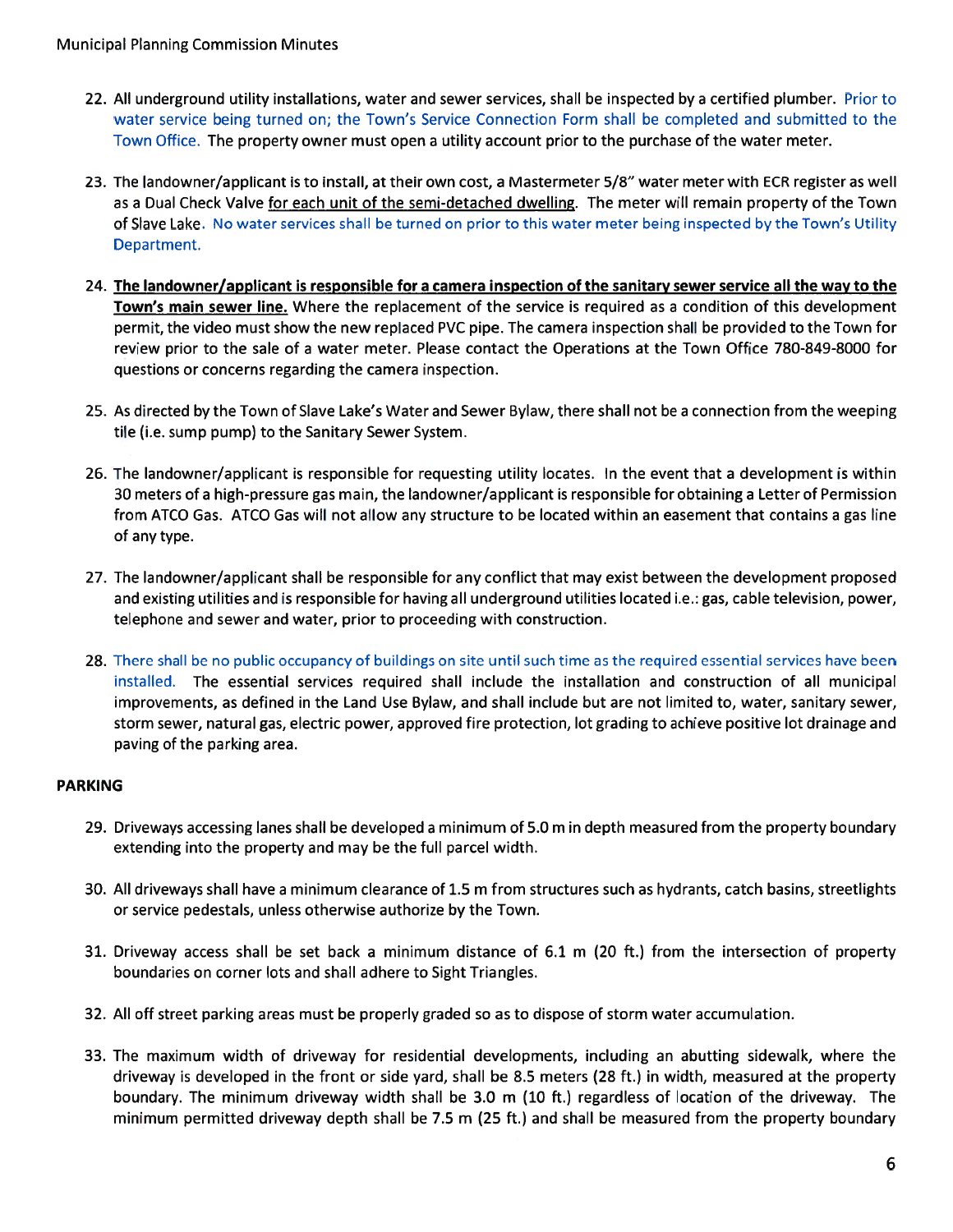extending into the property. All front yard hard surfacing (i.e. driveway and sidewalks) shall not exceed 50% of the front yard area.

- 34. If no attached or detached garage or carpor<sup>t</sup> is developed for this property then the driveway must be constructed such that it can accommodate two vehicles for each unit of the semi-detached dwelling for a total of four (4) onsite parking stalls.
- 35. Every off-street parking, loading or unloading space provided or required and the access thereto, (which includes the whole area contained within Town owned land), shall be hard surfaced if the access is from <sup>a</sup> street or lane that is also hard surfaced. Hard surfacing shall mean the provision ofa durable, hard surfaced material constructed of asphalt, concrete, rubber or a similar pavement. Hard surfacing shall be completed within eighteen (18) months from the validation date of this development permit or prior to the commencement of the use.

# LANDSCAPING

- 36. All areas of <sup>a</sup> lot not covered by buildings, driveways and sidewalks must be landscaped.
- 37. <sup>A</sup> minimum of 40% of the front yard area for <sup>a</sup> semi-detached dwelling or duplex lot, shall be landscaped.
- 38. <sup>A</sup> maximum of 25% of the front yard area for all residential lots may be hard landscaped. "Hard-landscaping' consists of non-vegetative materials such as brick, stone, concrete, tile and wood, excluding monolithic concrete and asphalt.
- 39. Landscaping and grassing, for the entire lot, are to be completed within eighteen (18) months from the date of decision of this development permit or prior to occupancy of the building or commencement of the approved use, whichever comes first.
- 40. The quality and extent of landscaping for the entire lot shall be the minimum standard to be maintained on site for the life of the development. Adequate means of irrigating or maintaining the landscaping shall be provided.
- 41. In accordance with the Town of Slave Lake's current and prevailing Boulevard Bylaw the boulevard area immediately adjacent to your property must be developed and maintained in <sup>a</sup> turf standard. Please be advised that no rocks, trees, plantings or structures of any kind are permitted in the boulevard area.
- 42. Efforts should be made to ensure that the varieties of <sup>p</sup>lants utilized in your Landscaping incorporate FireSmart Principles (see attached FireSmart Guide to Landscaping).
- 43. Fences and retaining walls must not be located on any adjacent Town lands.

#### PUBLIC LANDS

- 44. The landowner/applicant is responsible for ensuring that all improvements on the lot, such as building, driveway, etc., do not interfere with fire hydrants, storm drains, light standards, or utility easements, etc., and landowner/applicant will be held responsible for damage he or his contractors may cause.
- 45. Prior to construction proceeding, any existing damage to sidewalks, roads or public utility services is to be reported to the Town or the landowner/applicant will be held responsible for damage.
- 46. Any existing public landscaped areas that are damaged during construction are to be repaired to their original condition by the landowner/applicant.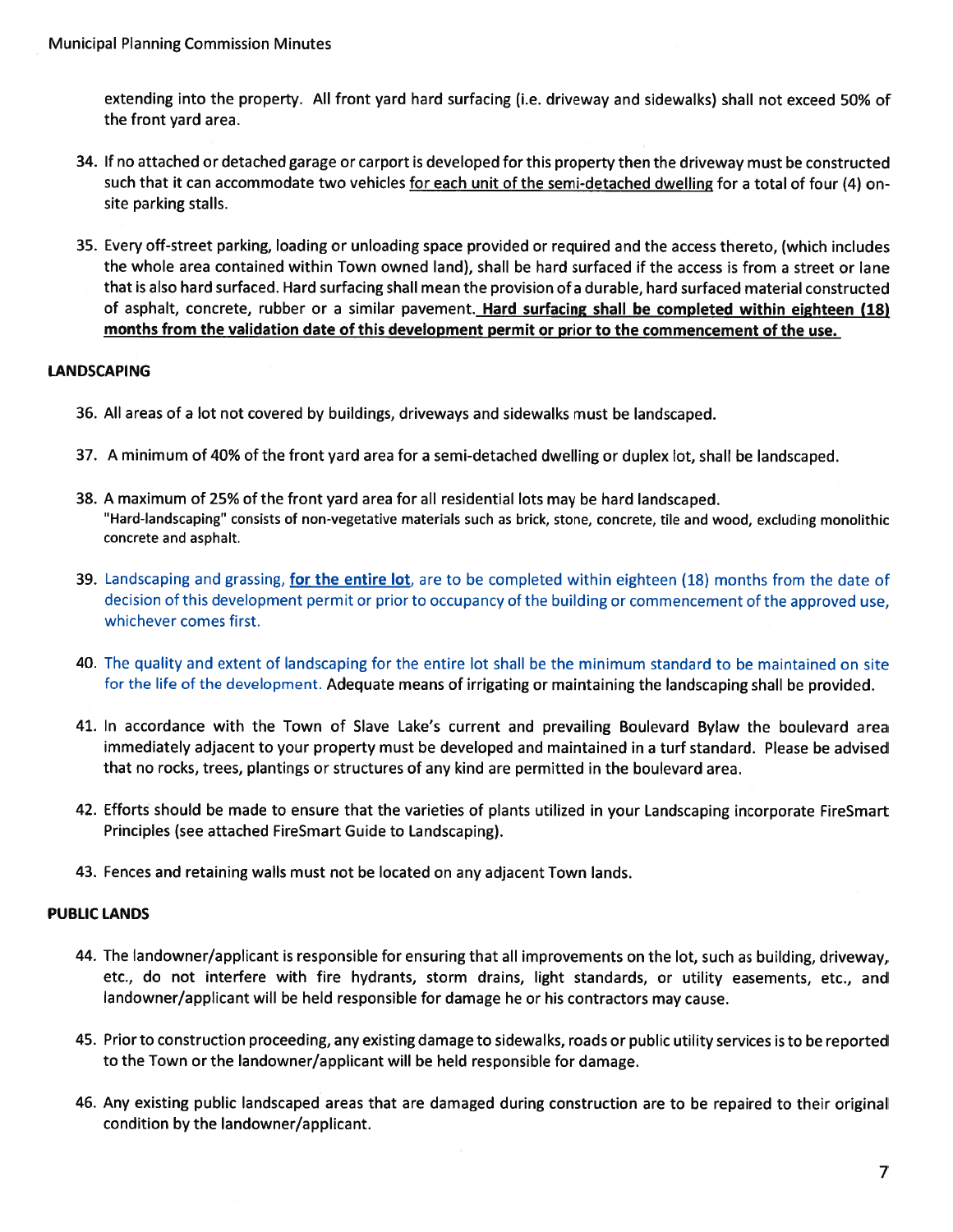## UTILITY RIGHT OF WAYS

- 47. There is <sup>a</sup> utility right-of-way located on the subject lands and as such the following items are not permitted to be installed, constructed or planted over or onto the right-of-way: building eaves, structures such as sheds, garages, carports, gazebos, hot tubs, decks, greenhouses, fire pits, etc. and no deep rooting trees or shrubs. This list should not be interpreted as the complete list of items and may include other structures or items not already identifiec or listed. Please note that the following items are permitted to be installed, constructed or planted within the right-of-way at the landowner's risk. The permitted items are shallow rooting trees and shrubs, fences, flower beds, gardens, play structures/trampolines, dog houses or any other structure not placed on <sup>a</sup> permanen<sup>t</sup> foundation. It must be clearly understood that any plantings or items permitted to be placed within the rightof-way are placed at the OWNER'S RISK. This means if the shallow utility companies must access the right-ofway and the trees, shrubs, play structures, etc. must be removed; the utility company will not be responsible for damage, loss, repair, or replacement thereof. The utility companies also reserve the right to trim trees and shrubs or remove them entirely if deemed appropriate by the utility company. Development Deposits will not be refunded until such time as any plantings and/or structures that are not permitted have been removed from the right-of-way.
- 48. There shall be no trees planted under overhead power lines whether those power lines are located within <sup>a</sup> rightof-way or <sup>a</sup> road-right-of-way.

#### FIRE

49. The burning of building material and debris on construction site or within the boundaries of the Town is strictly prohibited. Violators will receive <sup>a</sup> fine.

#### GENERAL CONDITIONS

- 50. The Builder of the home is required to ensure that appropriate warranty coverage or an authorization for exemption from the coverage requirement is in place on the property prior to issuance of the Building Permit.
- 51. The landowner/applicant and any other contractors working on this development are to be properly licensed by the Town and/or the Province.
- 52. The landowner/applicant shall ensure that the construction site remains in <sup>a</sup> tidy and orderly condition and that construction debris and materials are contained within the boundaries of the parcel and not permitted to scatter to neighbouring parcels.
- 53. The landowner/applicant may be required to obtain an On-Street Construction and Maintenance (OSCAM) Permit, from the Town of Slave Lake, in the event that the landowner/applicant requires excavating within the Road Allowance so as to service the property.
- 54. The landowner/applicant may be required to enter into <sup>a</sup> Road Use Agreement with the Town of Slave Lake.
- 55. The Landowner/applicant is required to notify the Town's Operations Department at 780-849-4107 minimum of 24 hours prior to hauling an over dimensioned/oversized and/or an overweight load such as <sup>a</sup> 'Ready to Move' (RTM), or Modular structure and/or any other load or structure.
- 56. The Town will require <sup>a</sup> copy of the Party Wall agreemen<sup>t</sup> for each structure once the foundations have been surveyed. No further construction will be permitted until the Party Wall Agreement has been reviewed by the Development Officer.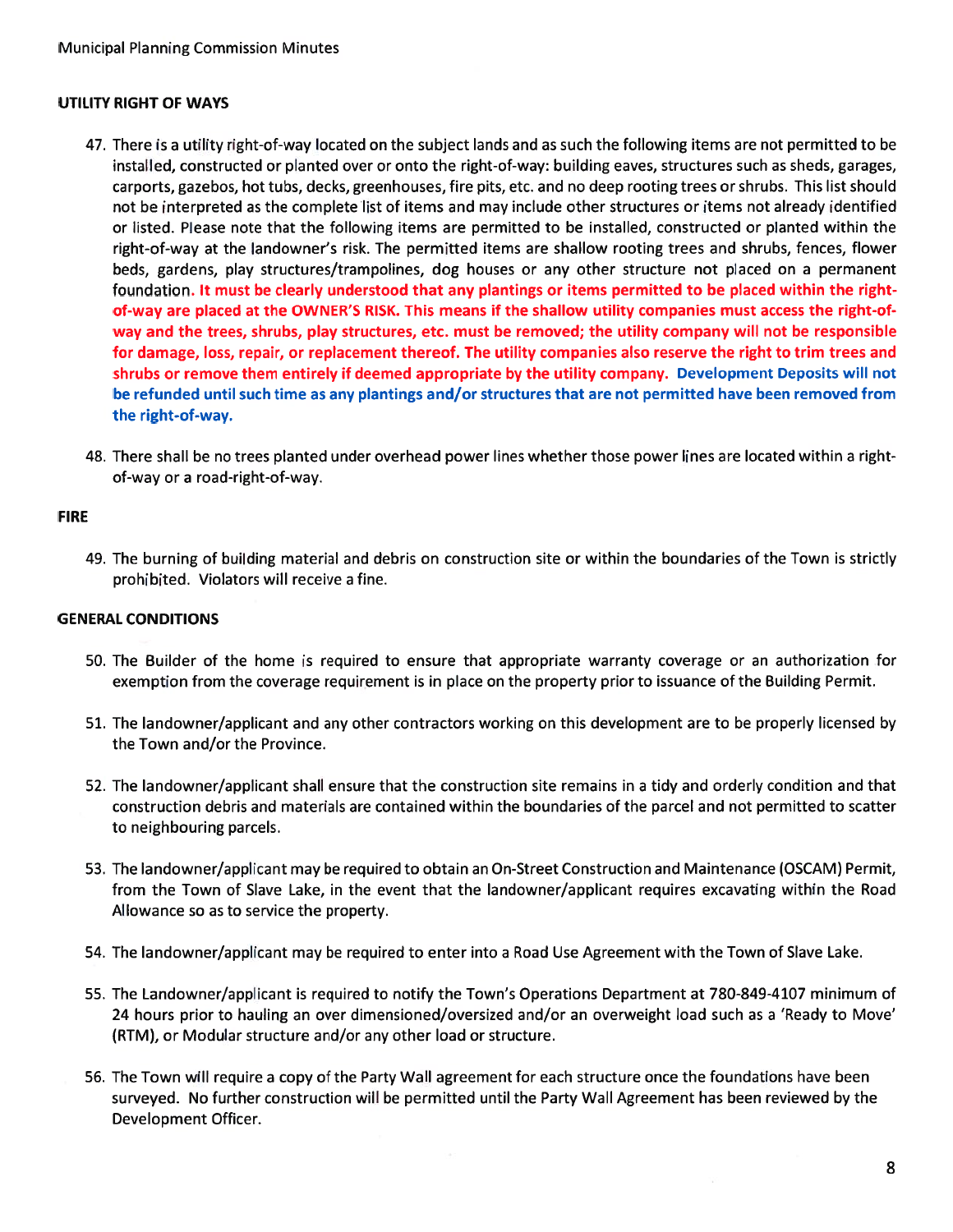## ADDITIONAL NOTES: (not conditions of the Development Permit)

- •A semi-detached dwelling or duplex is not permitted to have <sup>a</sup> secondary suite (basement suite).
- Development Deposits are refunded **<u>once all of the conditions</u>** of your development permit have been met and are refunded to the individual or company that provided the deposit to the Town.
- Although the Shallow Utility Companies (i.e. ATCO Gas, ATCO Electric, TELUS, etc.) have made allowances for <sup>p</sup>lanting within their utility right-of-ways, the Town of Slave Lake will not allow the <sup>p</sup>lacement of structures or <sup>p</sup>lantings of any kind within their deep utility right-of-ways. To determine if the utility rightof-way on your property is <sup>a</sup> shallow or deep utility right-of-way, please contact the Town at 780-849- 8004.
- If you require <sup>a</sup> time extension in order to complete your development, <sup>p</sup>lease contact the Planning Department at 780-849-8004.
- Please remember to CALL BEFORE YOU DIG by contacting Alberta  $1^{st}$  Call at  $1$ -800-242-3447 or CLICK BEFORE YOU DIG at http://albertaonecall.com.
- •Second accesses/driveways must be approved by the Municipal Planning Commission.

REFUSED

c) DP #37.04.21 Mathieu Hryniuk lIP Variance of Standards Rear Yard Setback

MOVED BY S. Torresan-Chykerda that the Municipal Planning Commission approves Development Permit #37.04.21 which grants <sup>a</sup> variance to the rear yard setback of the commercial building from required 6.0 meters to 1.15 <sup>m</sup> on Lot 1, Block 1, Plan 1794 NY located at 101 — 3 Avenue NW subject to the following conditions.

- 1. The Town has not conducted an inspection of the property.
- 2. The Town assumes no responsibility or liability for any inaccuracy, mistake or error of law or fact, which arises from the information supplied by the applicant.

REFUSED

d) DP #38.04.21 Rene Sholtz Discretionary Use HBB Type E #05.21

MOVED BY R. King that the Municipal Planning Commission approves Development Permit #38.04.21 (HBB #05.21) to permit the development of a Type "E" Home-Based Business, Little Lavish (i.e. salon services) within the R1A - Low Density Residential District on Lot 53, Block 44, Plan 2973 TR at <sup>1101</sup> - 9 Avenue SE, subject to the following conditions.

1. If in the progress of work on this development the landowner/applicant desires to change in any way from the terms and conditions of this development permit, he/she shall notify the Town in writing and if necessary, shall apply for <sup>a</sup> new development permit.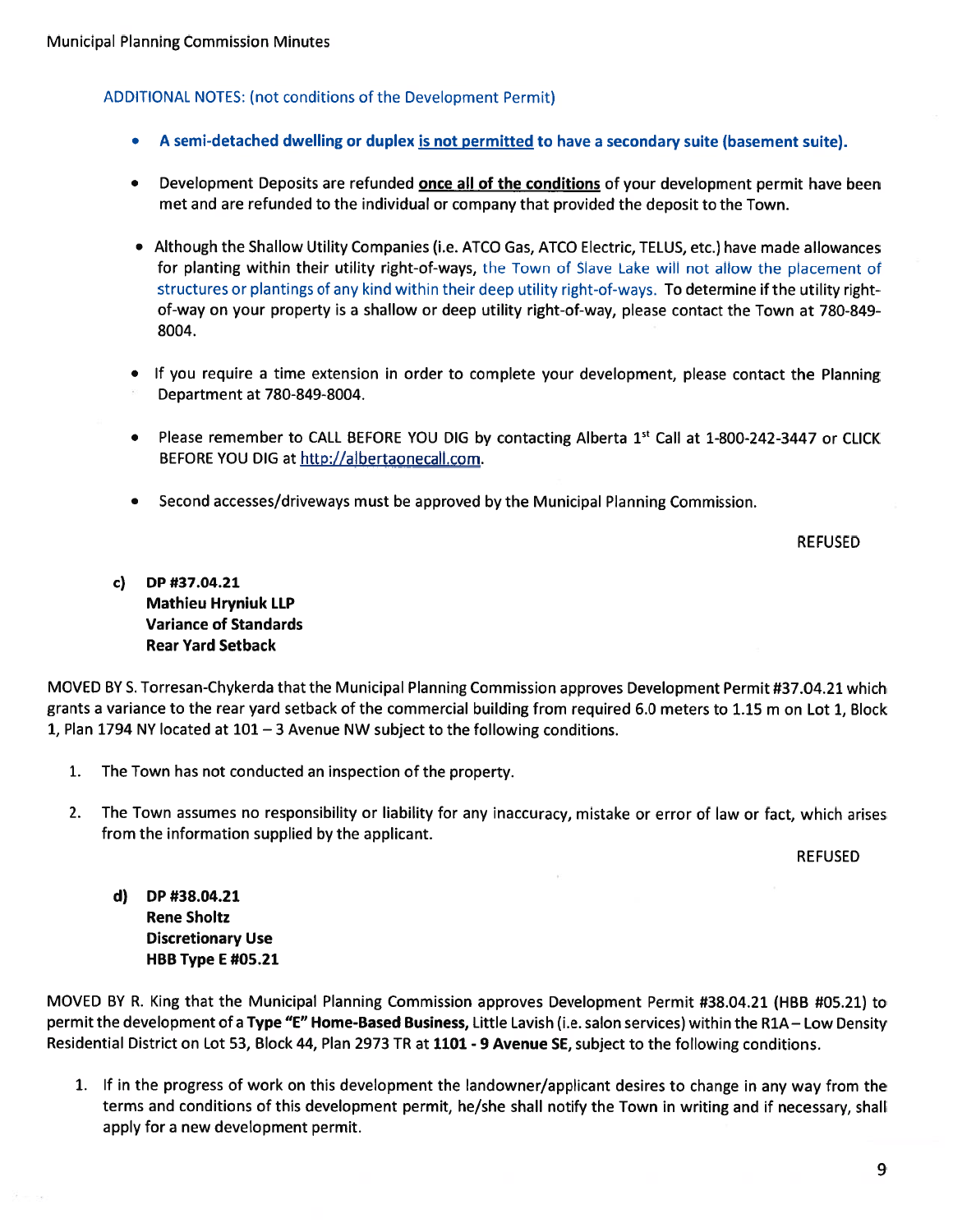- 2. The Town assumes no responsibility or liability for any inaccuracy, mistake or error of law or fact, which arises from the information supplied by or on behalf of the landowner/applicant.
- 3. If the development authorized by this development permit is not within eighteen (18) months from the date of issuance of this development permit, the permit is deemed to be VOID unless an extension has been granted by the Development Authority or the Municipal Planning Commission.
- 4. The Development is to comply with all Municipal, Provincial and Federal Codes and Regulations. The landowner/applicant is to obtain all necessary permits (building, fire, electrical, plumbing gas and other disciplines) required under the authority of the Alberta Safety Codes Act from an accredited agency prior to proceeding with any construction. A copy of the Building Permit shall be submitted to the Town. The issuance of this development permit does <u>not</u> exempt the landowner/applicant from any additional requirements or approvals in any of the disciplines.

## PERMIT COMPLIANCE

5. The Landowner shall comply with the Town's Development Standards and Procedures, the Town's Policies and Procedures, the Town's municipal bylaws, the Alberta Safety Codes Act, all applicable federal and provincial legislation and any conditions of caveat, covenant, easement, or other instrument registered on title to the lands.

#### PARKING

6. Only one business vehicle shall be parked on-street or off-street as <sup>a</sup> result of the home-based business.

#### **GENERAL**

- 7. The business may be operated in the home and may be extended to an accessory residential building provided that the minimum on-site parking requirements are met. The number of non-resident employees working on-site shall not exceed two at any given time.
- 8. A home-based business shall be operated as <sup>a</sup> secondary use only to the residential use.
- 9. There should be no outside storage of materials, commodities or finished products associated with the business.
- 10. The area of the main building used for <sup>a</sup> home-based business shall not exceed 25%.
- 11. The area of an accessory building used for <sup>a</sup> Type "E" home-based business may be 100%, provided that the minimum off-street parking requirements are met.
- 12. The display or placement of signage on the premises of the home-based business will be evaluated on their merits by the Development Authority, provided that:
	- (i) the sign shall not be illuminated;
	- (ii) the sign shall be placed in <sup>a</sup> window or attached to the exterior of the residence on the street side of the residence, or at the discretion of the Municipal Planning Commission; and
	- (iii) the maximum area of the sign shall not exceed 1000 cm<sup>2</sup> (155 in<sup>2</sup>).
- 13. The sign for the home-based business shall be developed in accordance with Part 9 of the Land Use Bylaw #22- 2007.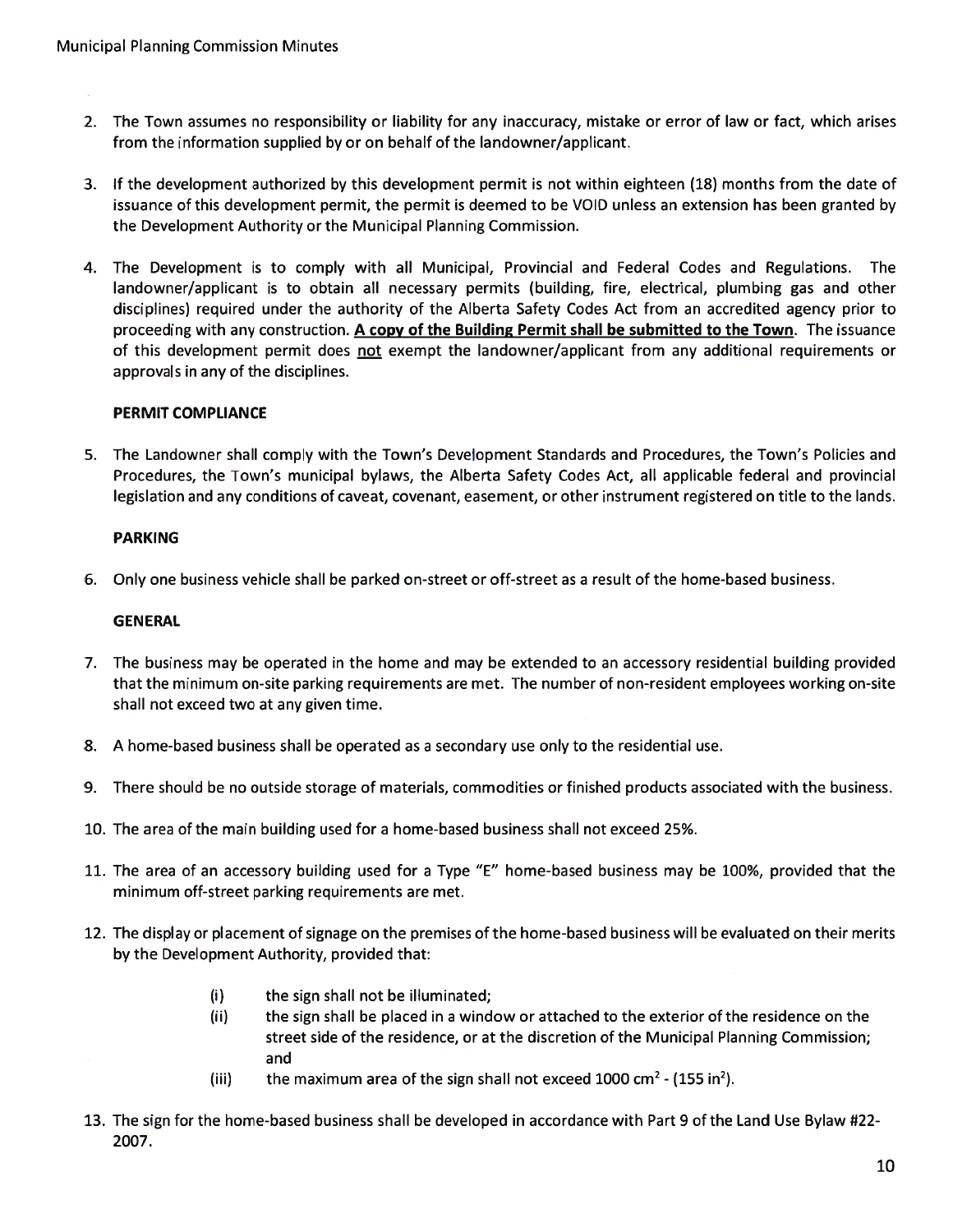- 14. A home-based business shall not create <sup>a</sup> nuisance factor which may be apparen<sup>t</sup> outside an enclosed building and shall not create any objectionable or dangerous conditions on the parcel or adjacent parcels in terms of noise, vibration, smoke, dust, odour, heat, noxious gas, glare, electrical radio and television disturbance.
- 15. A home-based business shall not generate customer traffic greater than one visitor at <sup>a</sup> time. A visitor includes clients, client groups and sale people other than the resident, even if the client visits are for pickups and deliveries. (Client groups do not include <sup>a</sup> group of individuals for class instruction).
- 16. This development shall comply with or adhere to the quiet hours as set out in the Community Standards Bylaw #37-2007, Section 8(1) Quiet time within the Town of Slave Lake shall be between the hours of 10:00 pm and 0:700 am on weekdays and between the hours of 10:00 pm and 09:00 am on weekends and holidays.
- 17. Delivery of goods to the residence as <sup>a</sup> direct result of the home-based business by tandem trucks or semi-trailer units will not be permitted.
- 18. All Type "E" home-based business shall be subject to review by the Municipal Planning Commission following six (6) months from the date of issuance of the development permit.
- 19. All home-based business permits may be revoked by the Development Authority if the operation of the business is deemed to be violation of the Land Use Bylaw #22-2007.
- 20. The applicant is to be properly licensed by the Town in accordance with the Business License By-Law #19-2018.

#### ADDITIONAL NOTES: (not conditions of the Development Permit)

This development permit approves the Home-based Business located 1101 — 9 Avenue SE. Should the applicant/landowner move to another location; <sup>a</sup> new Home-based Business application must be submitted and approved prior to operating the business at the new location.

CARRIED

#### 5. Land Use Bylaw/Statutory Plan Amendments

a) Bylaw #05-2021 Amend MDP Re-Designation  $C2 - C1$ 

MOVED BY J. Brandle that the Municipal Planning Commission supports Bylaw #05-2021.

Voting was tied

b) Bylaw #07-2021 Amend Downtown Plan Re-Designation  $C2 - C1$ 

MOVED BY J. Brandle that the Municipal Planning Commission supports Bylaw #05-2021.

DEFEATED